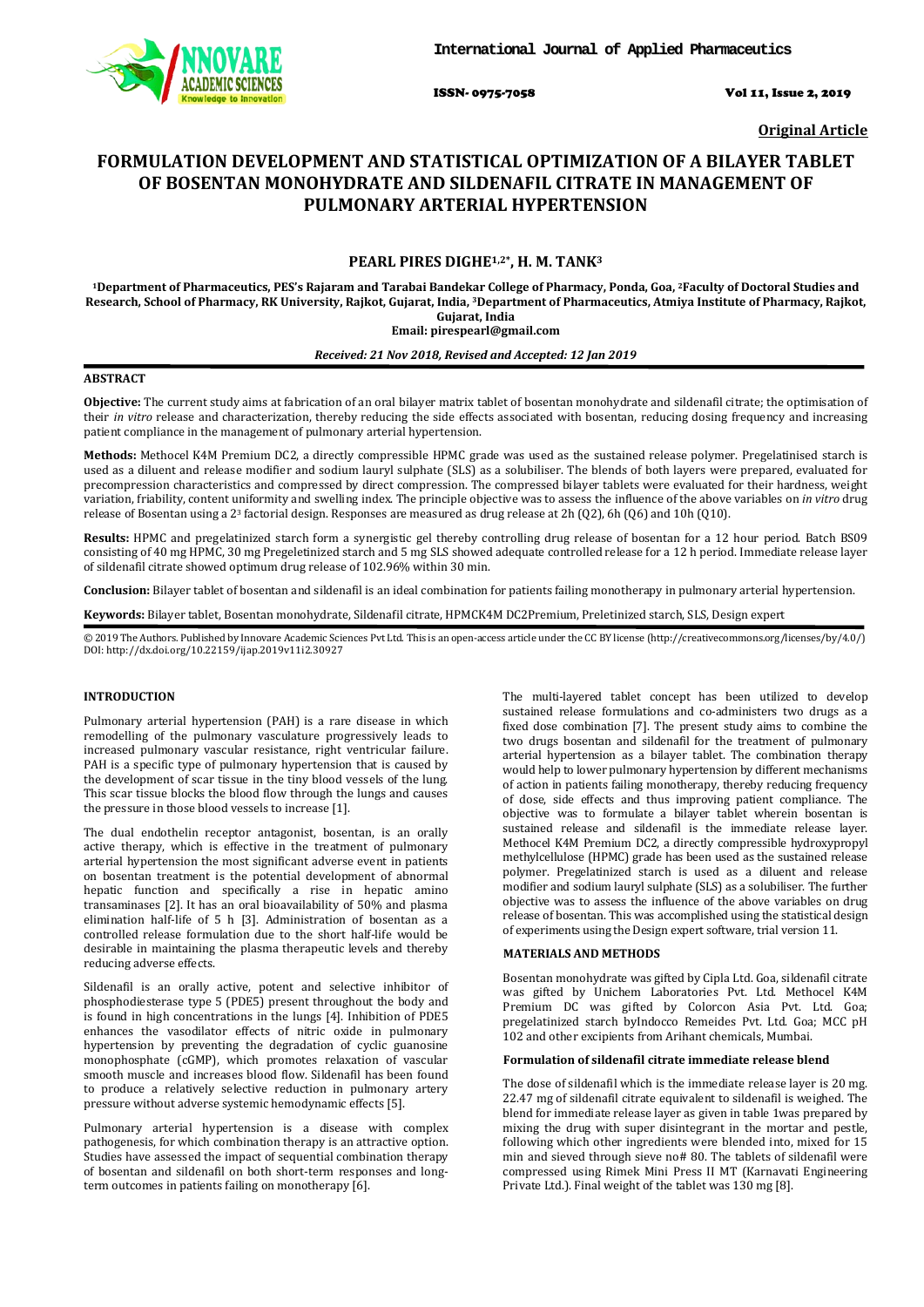# **Table 1: Formulation of sildenafil citrate blends**

| Ingredients (mg/tab)                 | <b>Formulations</b> |                  |                  |                  |
|--------------------------------------|---------------------|------------------|------------------|------------------|
|                                      | SC <sub>01</sub>    | SC <sub>02</sub> | SC <sub>03</sub> | SC <sub>04</sub> |
| Sildenafil citrate                   | 22.47               | 22.47            | 22.47            | 22.47            |
| Crosscarmellose sodium               | 5                   | 10               | $---$            | $---$            |
| Crosspovidone                        | $---$               | $---$            |                  | 10               |
| Calcium Hydrogen Phosphate anhydrous | 40                  | 40               | 40               | 40               |
| MCC Ph102                            | 61                  | 61               | 61               | 61               |
| Magnesium stearate                   |                     |                  |                  |                  |
| Aerosil                              | 0.53                | 0.53             | 0.53             | 0.53             |
| Total tablet weight (mg)             | 130                 | 135              | 130              | 135              |

MCC: Microcrystalline Cellulose

# **Formulation of bosentan monohydrate sustained release component using 23 factorial design**

Various preformulation trials were carried out for selection of matrix polymer to sustain the release of bosentan. Methocel K4M PemiumDC2 was found to show promising sustained release effect for desired period of time. The sustained release layer was formulated with the drug, Methocel K4M PemiumDC2, pregelatinized starch as a diluent and release modifier and sodium lauryl sulfate (SLS) as a solubilizer. The effect of each key ingredient was studied using a 2<sup>3</sup> factorial design containing 3 factors at 2 levels and center point batches repeated four times to assess the experimental error of the model. The dependent response variables measured were the percentage of bosentan release at 2, 6 and 10h. Table 2 shows the variables and their concentrations according to the design expert software trial version 11.

### **Table 2: Experimental design for bosentan monohydrate component as per design expert**

| Coded  | <b>Actual value</b>                       |                                        |                                 |
|--------|-------------------------------------------|----------------------------------------|---------------------------------|
| values |                                           |                                        |                                 |
|        | Concentration of methocel K4M premium DC2 | Concentration of pregelatinized starch | <b>Concentration of SLS per</b> |
|        | per tablet (mg)                           | per tablet (mg)                        | tablet (mg)                     |
|        | 30                                        | 20                                     |                                 |
|        | 50                                        | 40                                     |                                 |

A total of twelve batches were compressed (table 3), of which eight batches-BS01-BS08, comprised of a varying concentration of independent variables and BS09-BS12 were the four repeated center point batches. The blend of sustained release was prepared by mixing drug with Methocel K4M premium DC2 and SLS in a laboratory blender for 15 min. The rest of the ingredients were blended into for the next 10 min. Finally, magnesium stearate was added and blended. The tablets were compressed using Rimek Mini Press II MT of Karnavati Engineering Private Ltd. The final weight of the sustained release component was 170 mg.

Both the immediate and sustained release blends were evaluated for precompression parameters such as bulk density, tapped density, angle of repose and carr's compressibility index [9, 10].

| Composition           | <b>BS01</b> | <b>BS02</b> | <b>BS03</b> | <b>BS04</b> | <b>BS05</b> | <b>BS06</b> | <b>BS07</b> | <b>BS08</b> | <b>BS09</b> | <b>BS010</b> | <b>BS11</b> | <b>BS12</b> |
|-----------------------|-------------|-------------|-------------|-------------|-------------|-------------|-------------|-------------|-------------|--------------|-------------|-------------|
| Bosentan monohydrate  | 64.54       | 64.54       | 64.54       | 64.54       | 64.54       | 64.54       | 64.54       | 64.54       | 64.54       | 64.54        | 64.54       | 64.54       |
| HPMC K4M DC           | 30          | 50          | 30          | 50          | 30          | 50          | 30          | 50          | 40          | 40           | 40          | 40          |
| Pregelatinized starch | 20          | 20          | 40          | 40          | 20          | 20          | 40          | 40          | 30          | 30           | 30          | 30          |
| <b>SLS</b>            |             |             |             |             | 10          | 10          | 10          | 10          |             |              |             |             |
| sunset yellow FCF     | 0.46        | 0.46        | 0.46        | 0.46        | 0.46        | 0.46        | 0.46        | 0.46        | 0.46        | 0.46         | 0.46        | 0.46        |
| magnesium stearate    |             |             |             |             |             | ∍<br>∠      |             |             |             | າ<br>∠       |             |             |
| $MCC$ ph $102$ (qs)   | 53          | 33          | 33          | 13          | 43          | 23          | 23          | ς           | 28          | 28           | 28          | 28          |
| Total weight (mg)     | 170         | 170         | 170         | 170         | 170         | 170         | 170         | 170         | 170         | 170          | 170         | 170         |

# **Table 3: Formulation blends of bosentan monohydrate layer**

# **Formulation of bilayered tablet of bosentan monohydrate and sildenafil citrate**

The twelve blends of bosentan monohydrate were compressed with the optimised sildenafil blend SC01 using tablet compression machine (Rimek Mini Press II MT (Karnavati Engineering Private Ltd) and were further evaluated. The bilayer tablet was prepared by adding the sustained release blend of bosentan into the die cavity and compressing lightly followed by compressing the immediate release blend of sildenafil over it thereby obtaining the bilayer tablet [11].

#### **Evaluation**

The bilayered tablet was evaluated for physical tests like hardness (Monsanto hardness tester-Pathak Electrical Works), friability (Roche friabilator-Pathak Electricals), thickness (Vernier calliper-Bliss Classic), drug content, uniformity of weight and swelling index.

Incompatibilities between drugs and excipients were ruled out by DSC and FTIR studies. *In vitro* disintegration time for sildenafil immediate release component was evaluated using USP tablet disintegration apparatus with 0.1 N Hcl as medium. The volume of medium used was 900 ml and the temperature was 37±0.5 °C. The time taken for complete disintegration of the IR layer was measured [9-11].

#### *In vitro* **drug release**

The *in vitro* drug release of bilayered tablet was studied using 900 ml 0.1 N HCl for the first one hour followed by 11 h in 900 ml phosphate buffer pH 7.2 using USP type II paddle apparatus using at 50 rpm at 37±0.5 °C. The samples were withdrawn every one hour for a period of 12 h and replaced with the fresh buffer. The samples were analysed using double beam UV-Visible spectrophotometer at 271 nm and 290 nm for bosentan and sildenafil respectively [12].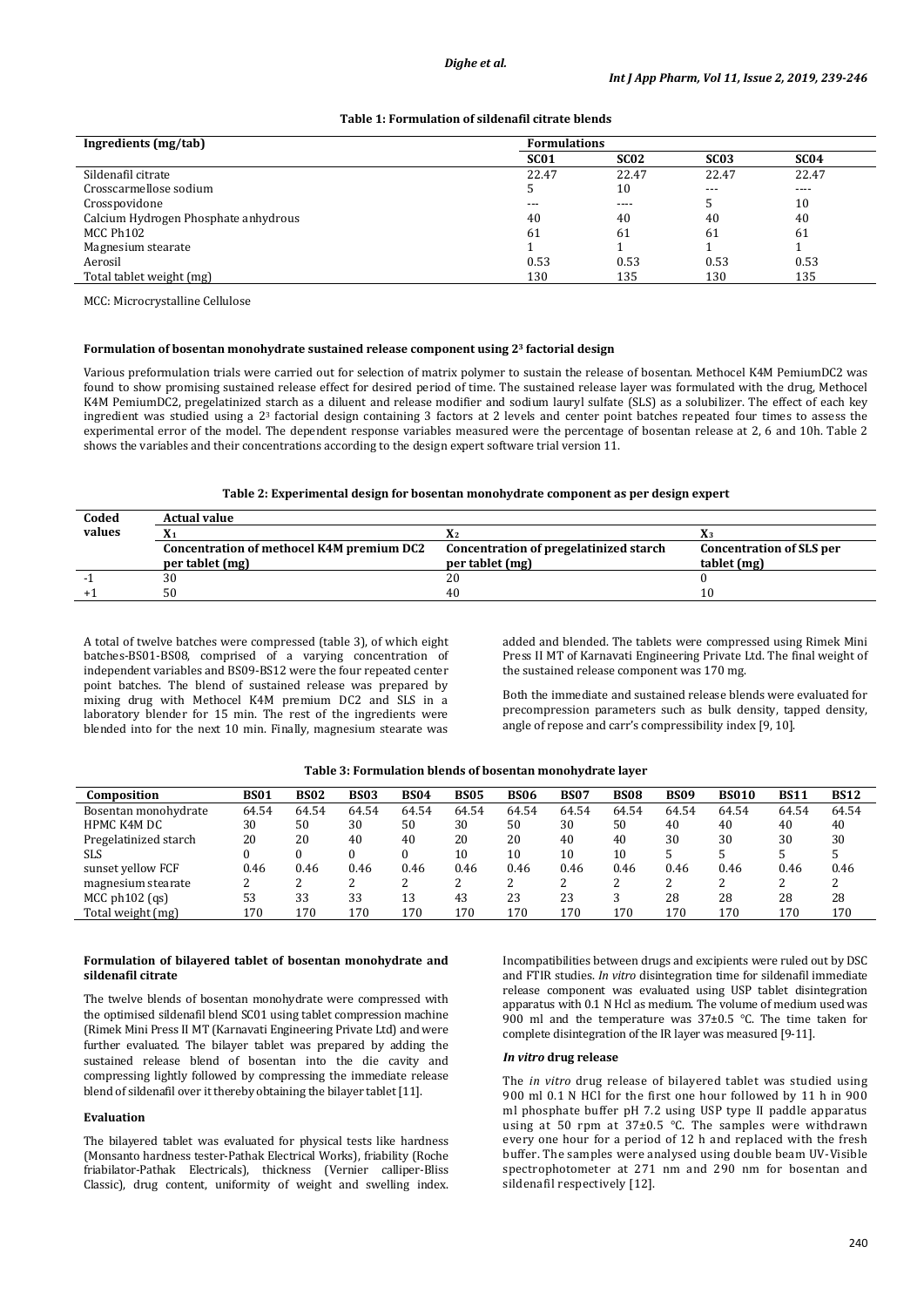## **Swelling studies**

The tablets were weighed (W0) and placed in a petridish containing buffer and incubated at 37±1 °C. At regular time intervals until 12 h, the tablet was removed carefully and the excess buffer was removed with blotting paper. The swollen tablet was then reweighed (Wt) and the percent swelling was calculated as follows:

#### % swelling =  $\{(Wt - W0)/W0\} \times 100$

Where Wt is the weight of tablet at time t and W0 is the initial weight of tablet. The swelling index was calculated [13].

### **Statistical analysis**

Statistical analysis was done using Design Expert® 11 software. The responses analysed were the drug release Q2 (at 2 h), Q6 (at 6 h) and Q10 (10 h). The effect of independent variables on response was represented through contour plots and response surface plots. Significance of results was studied through twoway analysis of variance (ANOVA) wherein P<0.05 was considered significant [13-14].

#### **Drug release kinetics**

Kinetics of drug release was studied by analysing the dissolution data through zero order, first order, Higuchi's and Korsmeyer Peppas equations [15].

### **Accelerated stability study**

The optimized batch was subjected to stability study as per ICH guidelines [16].

#### **RESULTS AND DISCUSSION**

The results of precompression characteristic have been tabulated in table 4 and 5 for immediate release and sustained release blend respectively. Bulk and tapped densities indicate good packing properties. The carr's index for all formulations was below 17.3% indicating good flow and compressibility. The angle of repose for all blends lies between the ranges of  $12.64$  °-22.75 ° further ascertaining good flow.

The compressed tablets were evaluated for their hardness, weight variation, friability, content uniformity, and diameter. As shown in table 6, all the parameters were found to be within range.

|  | Table 4: Precompression characteristics of sildenafil citrate blends |  |
|--|----------------------------------------------------------------------|--|
|  |                                                                      |  |

| <b>Formulation code</b> | Angle of repose <sup>ao</sup> | Bulk density $(g/ml)^a$ | Tapped density $\frac{a}{g}$ (g/ml) | Carrs Index $(% )$ |
|-------------------------|-------------------------------|-------------------------|-------------------------------------|--------------------|
| SC <sub>01</sub>        | $21.84 \pm 0.57$              | $0.43 \pm 0.03$         | $0.51 \pm 0.03$                     | 15.68              |
| SC <sub>02</sub>        | $21.37 \pm 0.19$              | $0.43 \pm 0.04$         | $0.52 \pm 0.08$                     | 17.30              |
| SC <sub>03</sub>        | $22.49 \pm 0.42$              | $0.42 \pm 0.05$         | $0.50 \pm 0.07$                     |                    |
| SC04                    | $22.75 \pm 0.38$              | $0.40 \pm 0.03$         | $0.48 \pm 0.05$                     | 16.66              |

amean $\pm$ SD, n = 3

### **Table 5: Precompression characteristics of bosentan monohydrate blends**

| <b>Formulation code</b> | Angle of repose <sup>a</sup> | Bulk density <sup>a</sup> $(g/ml)$ | Tapped density $\alpha$ (g/ml) | Carrs index $(\%)$ |
|-------------------------|------------------------------|------------------------------------|--------------------------------|--------------------|
| <b>BS01</b>             | $21.57 \pm 0.62$             | $0.41 \pm 0.08$                    | $0.46 \pm 0.04$                | 10.86              |
| BS02                    | $20.14 \pm 0.22$             | $0.42 \pm 0.05$                    | $0.48 \pm 0.11$                | 12.5               |
| BS03                    | $18.54 \pm 0.87$             | $0.43 \pm 0.07$                    | $0.49 \pm 0.09$                | 12.22              |
| <b>BS04</b>             | $19.31 \pm 1.0$              | $0.38 \pm 0.1$                     | $0.42 \pm 0.08$                | 9.52               |
| <b>BS05</b>             | $18.54 \pm 0.32$             | $0.36 \pm 0.08$                    | $0.41 \pm 0.06$                | 12.19              |
| BS06                    | $16.66 \pm 0.54$             | $0.35 \pm 0.04$                    | $0.42 \pm 0.05$                | 16.66              |
| BS07                    | $15.41 \pm 0.87$             | $0.36 \pm 0.09$                    | $0.40 \pm 0.08$                | 10.0               |
| BS08                    | $12.64 \pm 0.55$             | $0.34 \pm 0.08$                    | $0.39 \pm 0.09$                | 12.8               |
| BS09-BS12               | $14.65 \pm 0.21$             | $0.33 \pm 0.04$                    | $0.38 \pm 0.24$                | 13.15              |

amean±SD, n = 3

#### **Table 6: Post compression characteristics of bilayered tablet**

| <b>Formulation</b><br>code | <b>Hardness</b><br>(Kg/cm <sup>2</sup> ) <sup>a</sup> | <b>Thickness</b><br>(mm) | <b>Weight Variation</b> <sup>a</sup><br>(mg) | Friability <sup>a</sup><br>(%) | DT for IR<br>layer (s) | Drug content <sup>a</sup><br>$(SR layer)(\%)$ | Drug content <sup>a</sup><br>$(IR layer)(\%)$ |
|----------------------------|-------------------------------------------------------|--------------------------|----------------------------------------------|--------------------------------|------------------------|-----------------------------------------------|-----------------------------------------------|
| <b>BS01</b>                | $8.5 \pm 0.23$                                        | 4                        | $300\pm0.56$                                 | $0.29 \pm 0.0021$              | 79                     | $99.12 \pm 0.67$                              | $99.21 \pm 0.57$                              |
| BS <sub>02</sub>           | $10.3 \pm 0.35$                                       | 4                        | $300 \pm 0.34$                               | $0.41 \pm 0.0074$              | 85                     | $99.87 \pm 1.07$                              | $99.57 \pm 0.64$                              |
| <b>BS03</b>                | $9.8 \pm 0.87$                                        | 4                        | $300\pm0.57$                                 | $0.51 \pm 0.0041$              | 84                     | $100.35 \pm 0.44$                             | $98.64 \pm 1.28$                              |
| <b>BS04</b>                | $10.5 \pm 0.47$                                       | 4                        | $300\pm0.69$                                 | $0.38 \pm 0.005$               | 90                     | $99.74 \pm 0.56$                              | $99.24 \pm 0.55$                              |
| <b>BS05</b>                | $8.7.0 \pm 0.17$                                      | 4                        | $300\pm0.46$                                 | $0.63 \pm 0.0087$              | 75                     | $100.67 \pm 0.32$                             | 98.54±0.97                                    |
| <b>BS06</b>                | $10.1 \pm 0.61$                                       | 4                        | $300 \pm 0.49$                               | $0.49 \pm 0.0097$              | 89                     | $98.62 \pm 1.06$                              | $99.69 \pm 1.64$                              |
| <b>BS07</b>                | $9.5 \pm 0.31$                                        | 4                        | $300\pm0.78$                                 | $0.55 \pm 0.0035$              | 88                     | $99.79 \pm 1.13$                              | 98.82±1.47                                    |
| <b>BS08</b>                | $11.0\pm0.45$                                         | 4                        | $300 \pm 0.81$                               | $0.17 \pm 0.0047$              | 100                    | $100.54 \pm 0.64$                             | $99.16 \pm 0.57$                              |
| BS09-BS12                  | $10.3 \pm 0.36$                                       | 4                        | $300 \pm 0.74$                               | $0.26 \pm 0.0046$              | 89                     | 99.34±0.61                                    | $98.54 \pm 1.22$                              |

a mean±SD, n = 3

### **Drug-excipient compatibility**

### **DSC studies**

The thermograph of pure drug bosentan monohydrate showed the melting point to be 197.94 °C and of sildenafil citrate 187.30

°C, which is as reported in the literature. The thermographs of the mixture of both drugs, as well as drug and excipient mixtures, does not reveal a significant change in the melting points of bosentan and sildenafil, thus ruling out incompatibilities as depicted in fig. 1.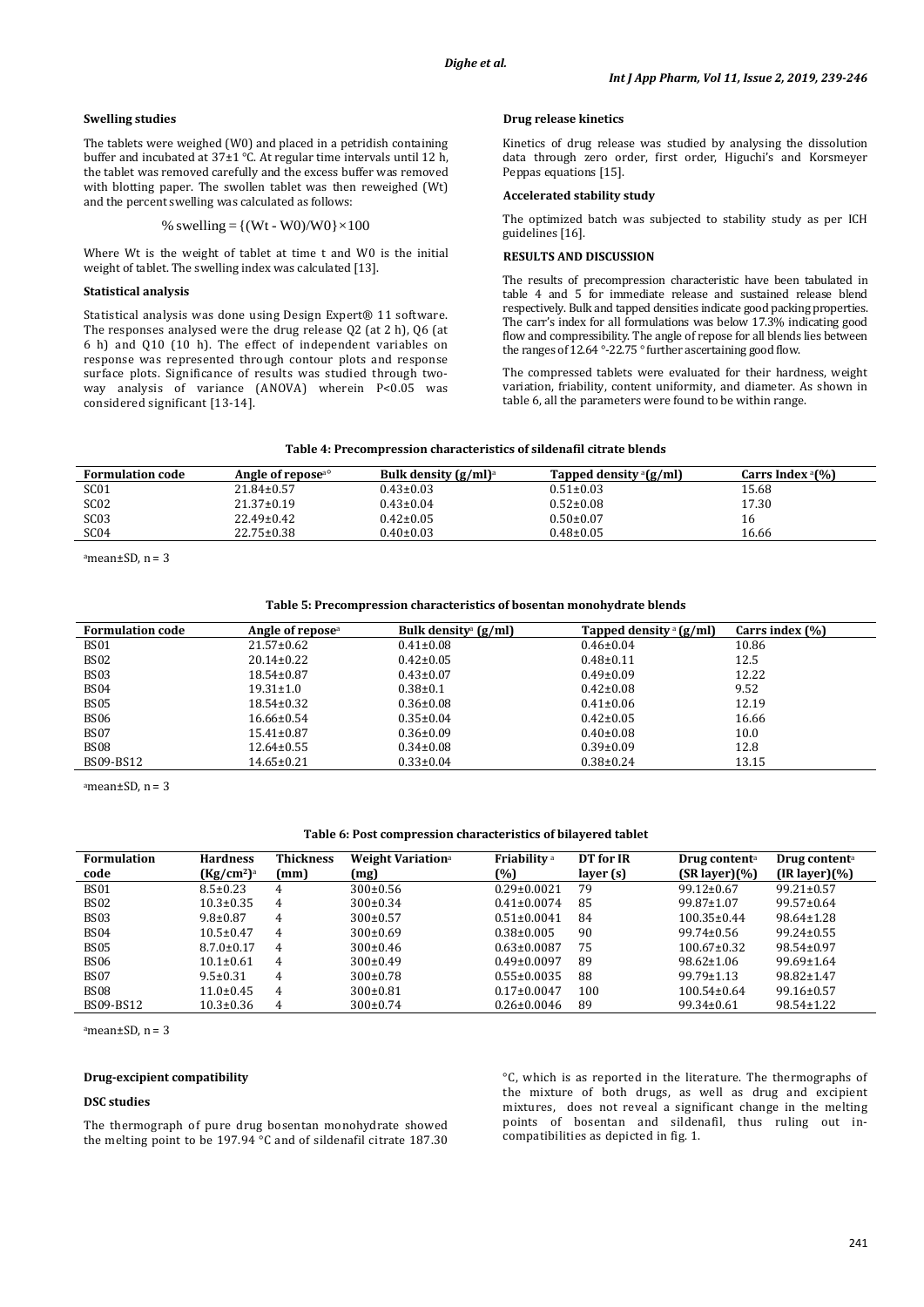

DSC of mixture of Bosentan Monohydrate with excipients

DSC of mixture of Sildenafil Citrate with excipients

**Fig. 1: Compatibility studies of drugs and excipients using DSC**

# *In vitro* **drug release**

From the four batches of sildenafil citrate, SC01 containing croscarmellose sodium as disintegrant showed optimum drug release of 102.96% within 30 min. Hence this blend was further selected to be compressed against the 12 batches of bosentan monohydrate sustained release blends.



**Fig. 2: Cumulative drug release profiles of sildenafil citrate immediate release component (mean±SD, n = 3)**

The release of sustained release bosentan monohydrate from the 12 batches of bilayer tablets is as given in fig. 3. All batches showed drug release varying from 8-12 h depending on the concentration of independent variables. Batches BS01-BS04 that do not contain solubiliser SLS do not show complete drug release at the end of 12 h. This may be attributed to the saturation of the drug released in the dissolution vessel after 5-6 h. Formulations BS05-BS09 containing SLS as solubilizer showed adequate drug release. Formulations BS05 and BS07 containing 30 mg of HPMC

K4M DC2 Premium per tablet could control the release for 8-9 h, whereas formulations BS06 and BS08 containing 50 mg HPMC showed adequate control for a 12 h period as desired. Pregelatinized starch was observed to have a synergistic effect along with HPMC on controlling the drug release. Formulations BS09 which was the center point batch containing 40 mg HPMC, 30 mg pregelatinized starch and 5 mg SLS per tablet was observed to be the best-optimised formulation. The dissolution profile of the optimised bilayer tablet is depicted in fig. 4.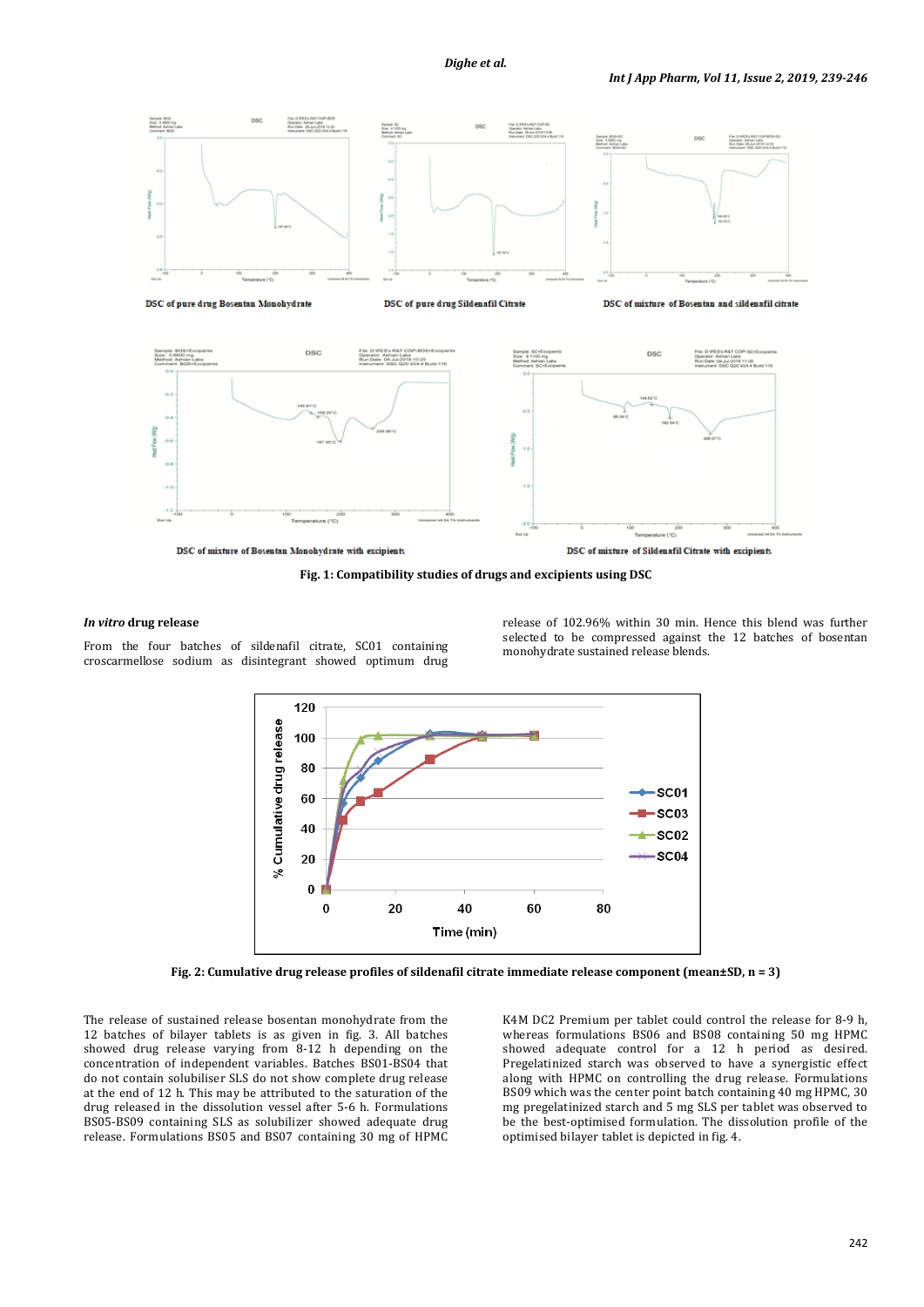

**Fig. 3: Cumulative drug release profiles of bosentan monohydrate sustained release component (mean±SD, n = 3)**



**Fig. 4: Dissolution profile of optimised batch of bilayer tablet (mean±SD, n = 3)**

To describe the entire dissolution profile, three-time points were considered in the design expert software. Fig. 5 shows the response surface plot for drug release at 2 h (Q2). As depicted, as the concentration of HPMC increases from 30 mg to 50 mg per tablet, the percent drug released is controlled. The same phenomenon is observed with pregelatinized starch as well, but to a lesser extent than HPMC. SLS does not have a significant effect at 2 h.



**Fig. 5: Response surface plot for drug release at 2 h (Q2) (n=3)**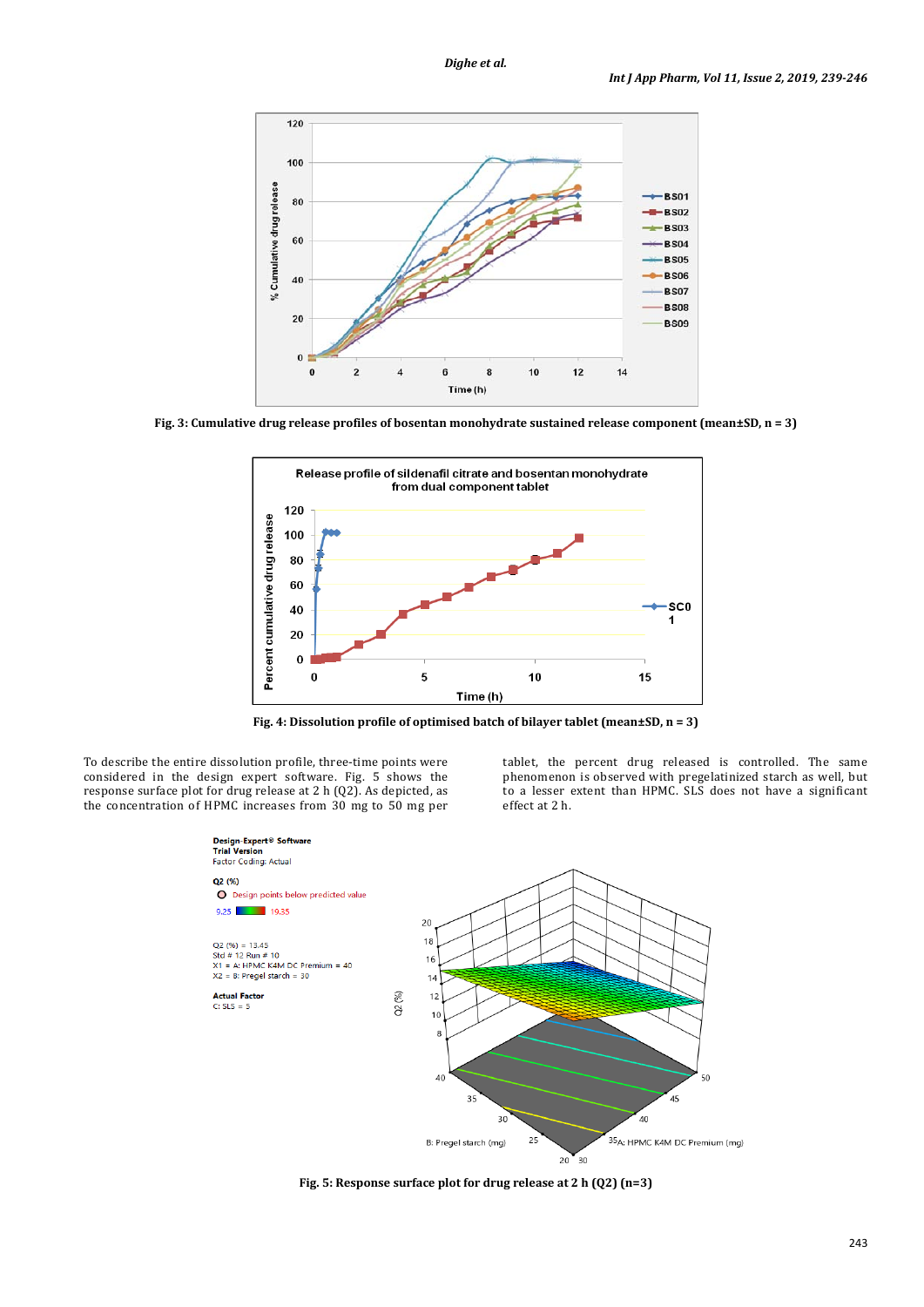At 6 h and 10 h, HPMC continues to show a dominant effect on controlling the drug release along with pregelatinized starch. This is attributed to the formation of swollen gel of HPMC. HPMC along with pregelatinized starch forms a synergistic matrix gel thereby influentially controlling the drug release for 12 h period. The influence of pregelatinized starch is most dominant at 6 h. A very significant influence of SLS was observed at 6 h and 10 h. As depicted in fig. 6 and 7 it was observed that as SLS concentration increases from 0 to 10 mg per tablet the release of drug increases at 6 h and 10 h. This may be attributed to the fact that bosentan being a BCS class II drug, having a solubility of around 40 mg/100 ml in phosphate buffer pH 7.2, may pose a problem in the drug getting solubilised in the dissolution vessel after 6 h. Therefore the addition of SLS as a solubiliser in the tablet helps to enhance the solubility of the drug as it is released.



**Fig. 6: Response surface plot for drug release at 6 h (Q6) (n=3), fig. 6(a) Drug release at 6 h when concentration of SLS is 0, fig. 6(b) Drug release at 6 h when concentration of SLS is 5, fig. 6(c) Drug release at 6 h when concentration of SLS is 10**



**Fig. 7 Response surface plot for drug release at 10 h (Q10) (n=3), Fig. 7(a) Drug release at 10 h when concentration of SLS is 0, Fig.7(b) Drug release at 10 h when concentration of SLS is 5, Fig. 7(c) Drug release at 10 h when concentration of SLS is 10**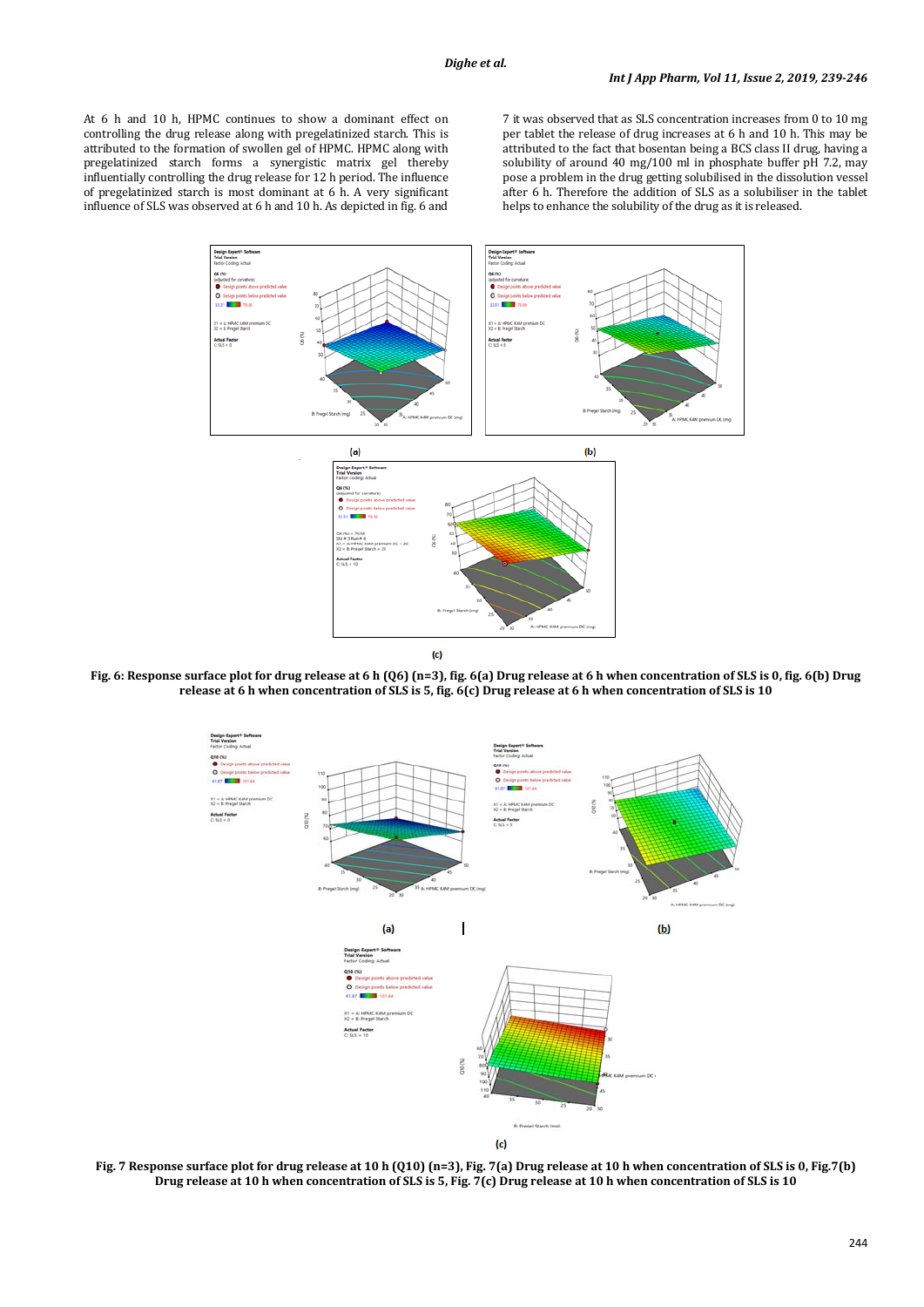The statistical data obtained from ANOVA for the models is represented in table VII. From the ANOVA analysis, it can be observed that HPMC K4M DC2 Premium(X1) polymer has effect on all responses Q2, Q6 and Q10reinforcing the fact that it is the main release retarding polymer that controls the drug release upto12 h. At two hours the coefficient, as observed from the equation in table 7 has a lesser value as this is the period of establishment of a fully swollen gel matrix. This is also reinforced by the swelling index of the tablet as depicted in fig. 8 for optimised batch BS09. It was also observed that as the HPMC content per tablet increases the swelling index also increases. Pregelatinized starch has significant influence at 6 h as observed from the equation in table. It forms a synergistic gel matrix with HPMC. The influence of SLS as solubilser for drug is most predominant from 6 h onwards till 12 h. Since P<0.05 for all three responses, indicates that the model is significant. R<sup>2</sup>values indicate a high level of correlation between experimental and predicted responses. The closeness of the adjusted and predicted  $R^2$  values explains the reliability of the model. The adequate precision value of greater than 4 indicates that the model is discriminating. Since coefficient of variation CV is less than 10 the model can be considered reproducible.

#### **Table 7: ANOVA influence of formulation variables on response factors**

| <b>Regression model</b>                                    | $\mathbb{R}^2$ | <b>Adjusted</b><br>$\mathbb{R}^2$ | Predicted<br>$\mathbf{R}^2$ | <b>Model P</b><br>value | %<br><b>CV</b> | Adequate<br>precision |
|------------------------------------------------------------|----------------|-----------------------------------|-----------------------------|-------------------------|----------------|-----------------------|
| 02=13.90-3.05 X1-1.31 X2+0.540 X3                          | 0.9134         | 0.8810                            | 0.8384                      | 0.0001                  | 7.45           | 16.3950               |
| 06= 51.86-7.83 X1-5.31 X2+9.80 X3+1.71 X1*X2-2.39          | 0.9937         | 0.9884                            | 0.9730                      | < 0.0001                | 2.50           | 50.4568               |
| $X1*X3$                                                    |                |                                   |                             |                         |                |                       |
| $010 = 80.22 - 8.52 X1 - 3.28 X2 + 9.23 X3 - 2.45 X1 * X3$ | 0.9686         | 0.9506                            | 0.9096                      | < 0.0001                | 3.17           | 25.6130               |



**Fig. 8: Swelling index of optimised batch BS09 (mean±SD, n = 3)**

The release kinetics of all the formulations were checked by fitting the release data to various kinetic models, and the release was best fitted to zero order release mechanism. Further by fitting the data to the Korsmeyer‑ Peppas equation and the n value for all the formulations obtained was>1 which suggests that the release followed the super case II transport mechanism. This suggests more than one mechanism involved in drug release from matrix. The  $r^2$ values for all the models are shown in table 8.

Stability results of the optimised batch BS09 showed optimum drug release of sildenafil citrate within 30 min and controlled release of bosentan over a 12 h period.

| <b>Formulation</b> | zero order | first order | Higuchi | <b>Hixon crowel</b> |        | Korsmeyer-peppas $r^2$ n |
|--------------------|------------|-------------|---------|---------------------|--------|--------------------------|
| <b>BS01</b>        | 0.9479     | 0.9703      | 0.949   | 0.972               | 0.8756 | 1.6175                   |
| <b>BS02</b>        | 0.9872     | 0.981       | 0.9299  | 0.9889              | 0.8924 | 1.5739                   |
| <b>BS03</b>        | 0.9936     | 0.969       | 0.9253  | 0.9859              | 0.8634 | 1.5766                   |
| <b>BS04</b>        | 0.9963     | 0.9542      | 0.8917  | 0.9762              | 0.9289 | 1.6068                   |
| <b>BS 05</b>       | 0.8972     | 0.8722      | 0.9086  | 0.8444              | 0.9148 | 1.7362                   |
| <b>BS06</b>        | 0.9727     | 0.9809      | 0.9408  | 0.9933              | 0.918  | 1.6662                   |
| <b>BS 07</b>       | 0.9669     | 0.864       | 0.9251  | 0.867               | 0.9093 | 1.7243                   |
| <b>BS08</b>        | 0.9927     | 0.9556      | 0.9201  | 0.9851              | 0.9383 | 1.6739                   |
| <b>BS09</b>        | 0.9947     | 0.7802      | 0.9149  | 0.9119              | 0.9267 | 1.6989                   |
| <b>BS 10</b>       | 0.9881     | 0.7819      | 0.9179  | 0.9005              | 0.9129 | 1.6613                   |
| <b>BS 11</b>       | 0.997      | 0.6618      | 0.9073  | 0.8632              | 0.9265 | 1.7089                   |
| <b>BS12</b>        | 0.9925     | 0.8644      | 0.9266  | 0.9498              | 0.9169 | 1.6773                   |

**Table 8: Correlation coefficients of different pharmacokinetic models for release**

# **CONCLUSION**

The above study demonstrates the use of a factorial design approach in an optimisation of bilayer tablet dosage form of bosentan monohydrate and sildenafil citrate in the management of pulmonary arterial hypertension. The amount of HPMC and amount of pregelatinized starch has the significant influence on *in vitro* drug release. SLS acts as a solubilizer exhibiting significant influence after 6 h. The statistical tool design expert trial version 11 was used to predict the interaction between the variables and the extent of their influence on drug release.